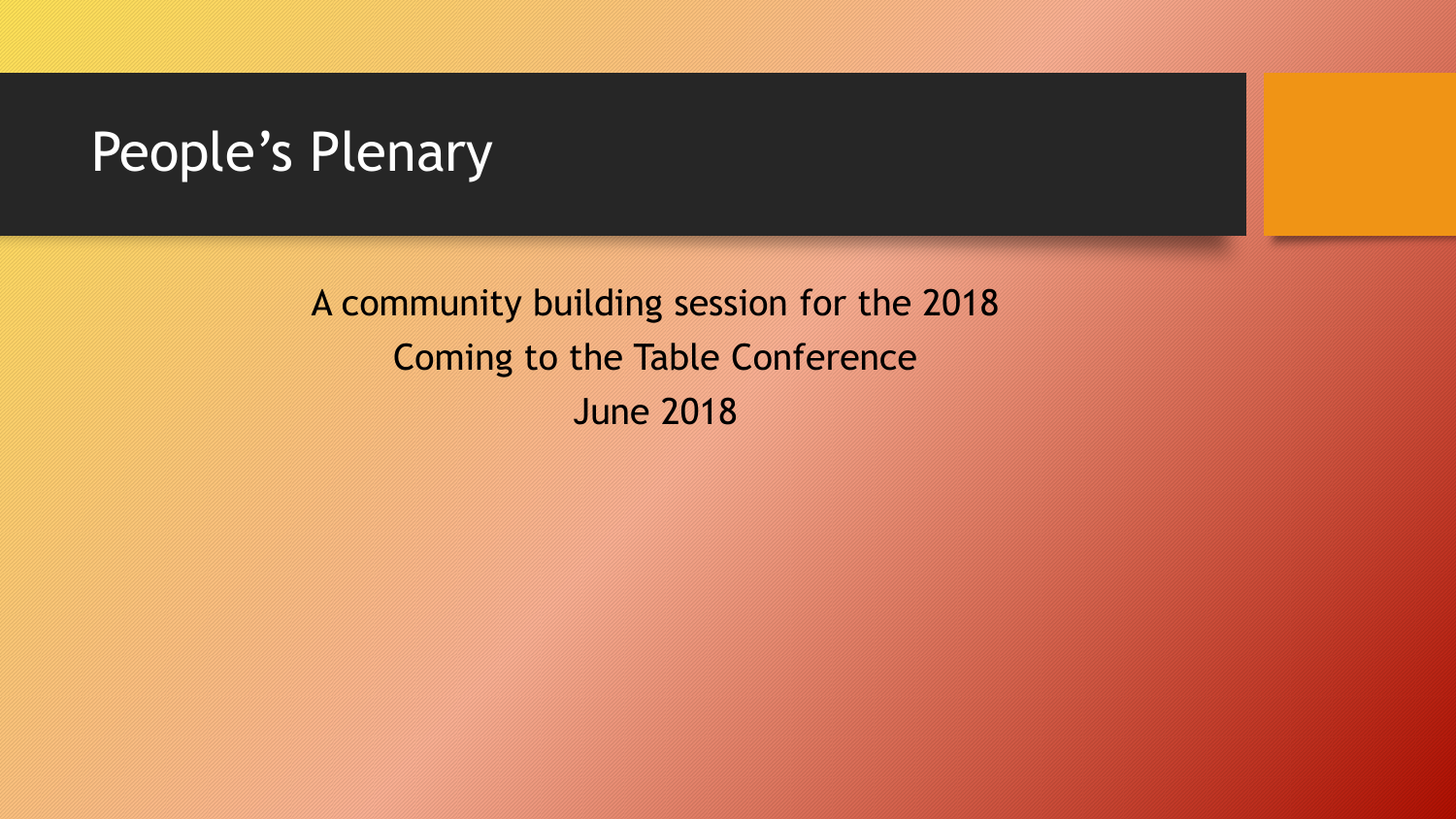## Who's in the room?

- Audience polling allows us to know who came to a meeting
- Press the button for signifying your choice(s)
- If you make a mistake, press again
- For the first question, point device at the computer
- The first question is a warm-up question.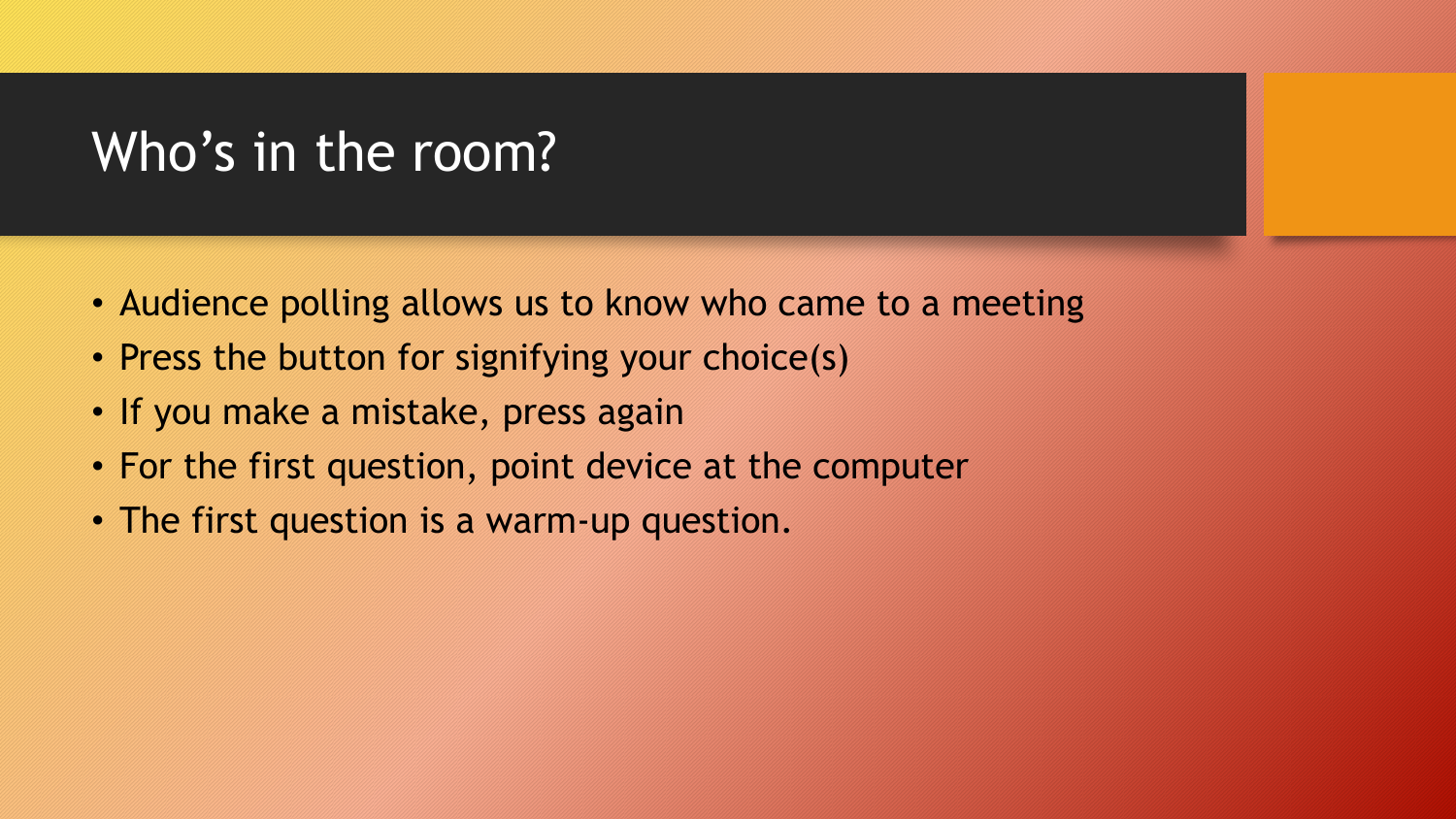#### Our circle of closeness

- On a scratch pad, write down the first names of the six people you consider closest to you emotionally, not including in our immediate family.
- We will come back to this later.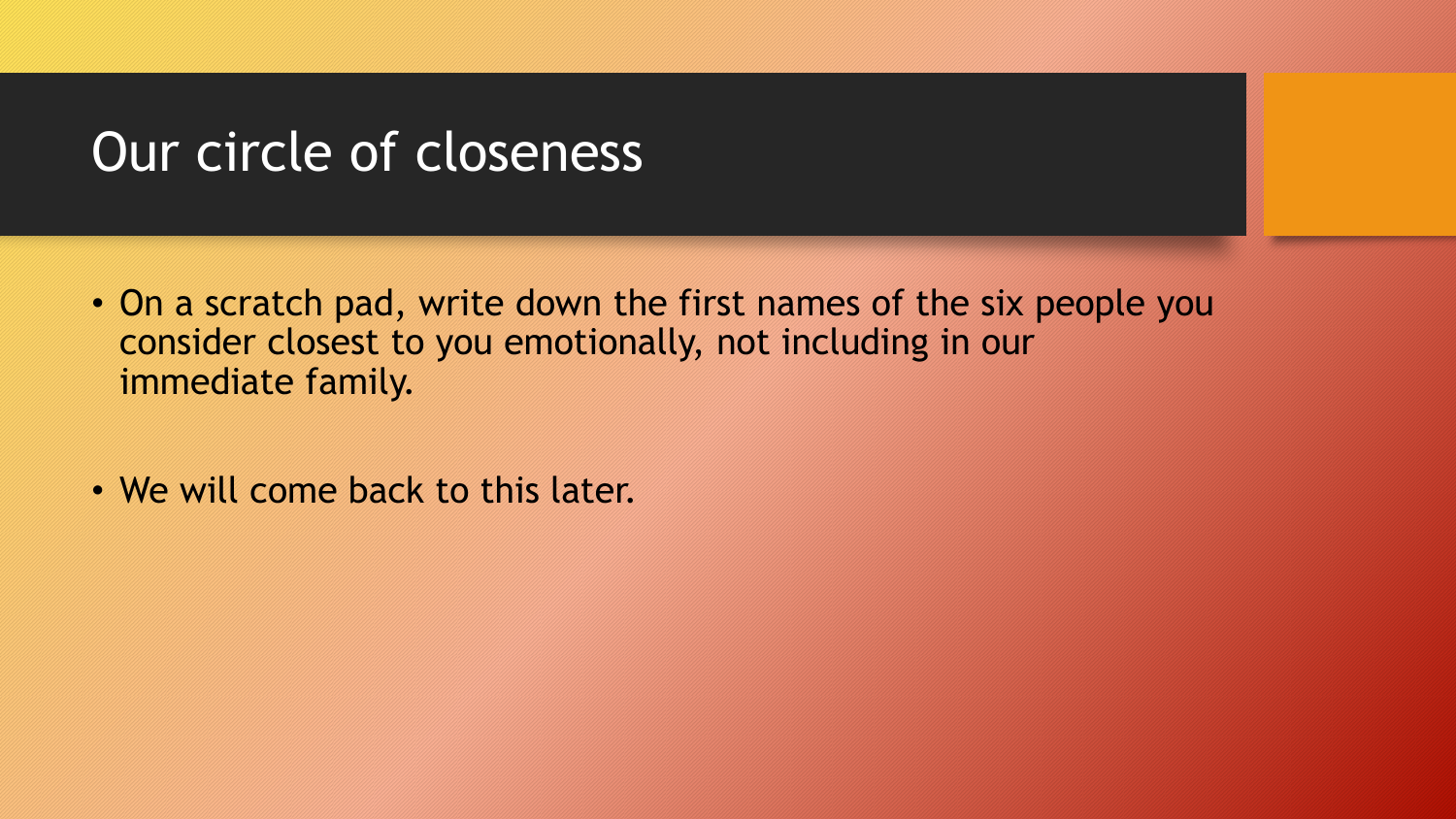# Which of these is your strongest motivation for being here?

- 0% 1. Who does not like Virginia this time of year?
- 12% 2. Learn more about dialogue methods
- 13% 3. Understand institutional change techniques
- 43% 4. Experience healing dialogues
- 19% 5. Seeing what happens in other CTTT chapters
	- 6. Take a break from my responsibilities at home
		- 7. I practice reconciliation with a my "special friend" who comes here
		- 8. Something else

12%

1%

1%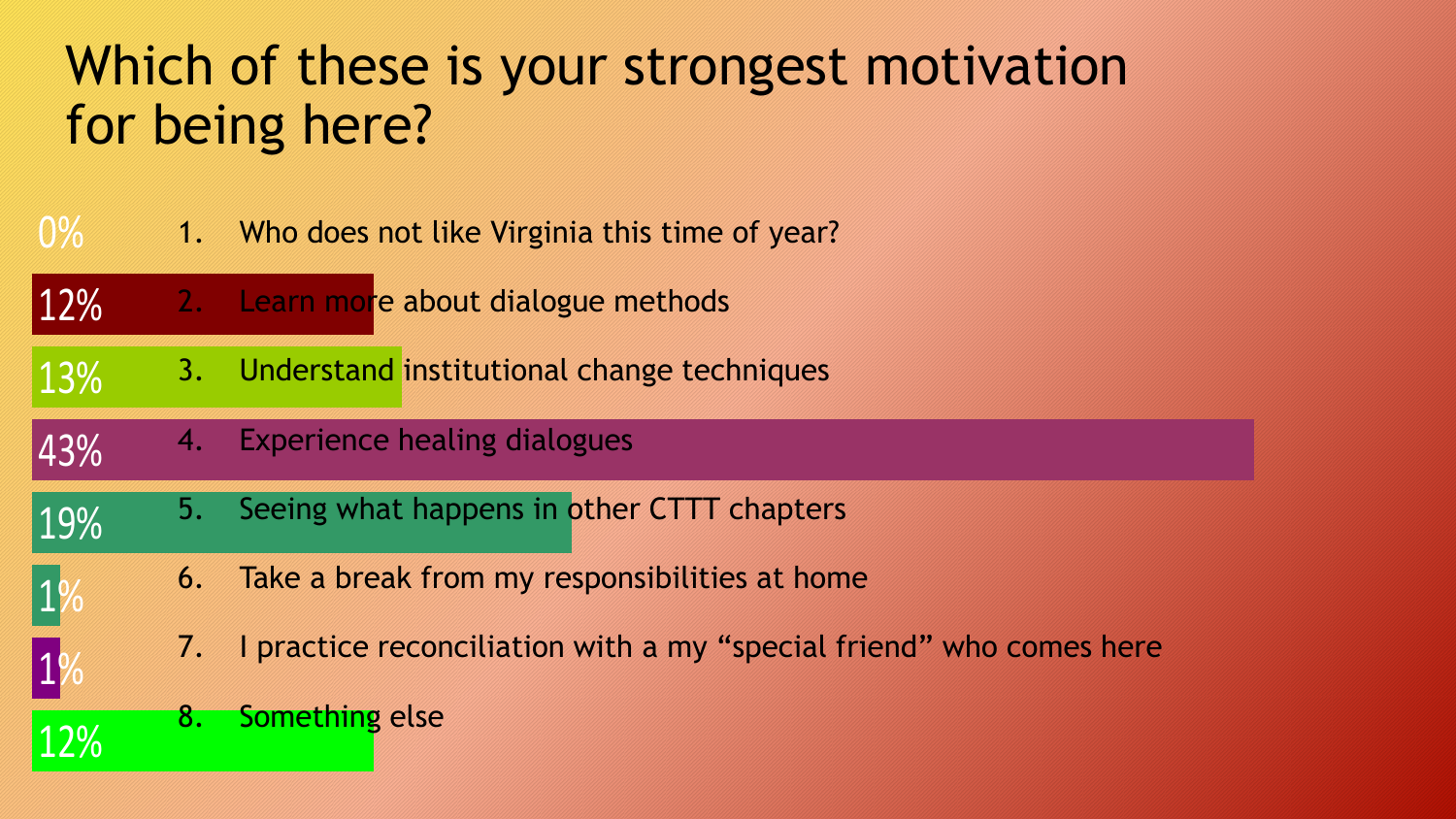#### The first several questions help us know some of our demographic identities

- Demographic questions who we are
- CTTT involvement questions our connection to CTTT
- Experience/perspective questions our reflections on the state of things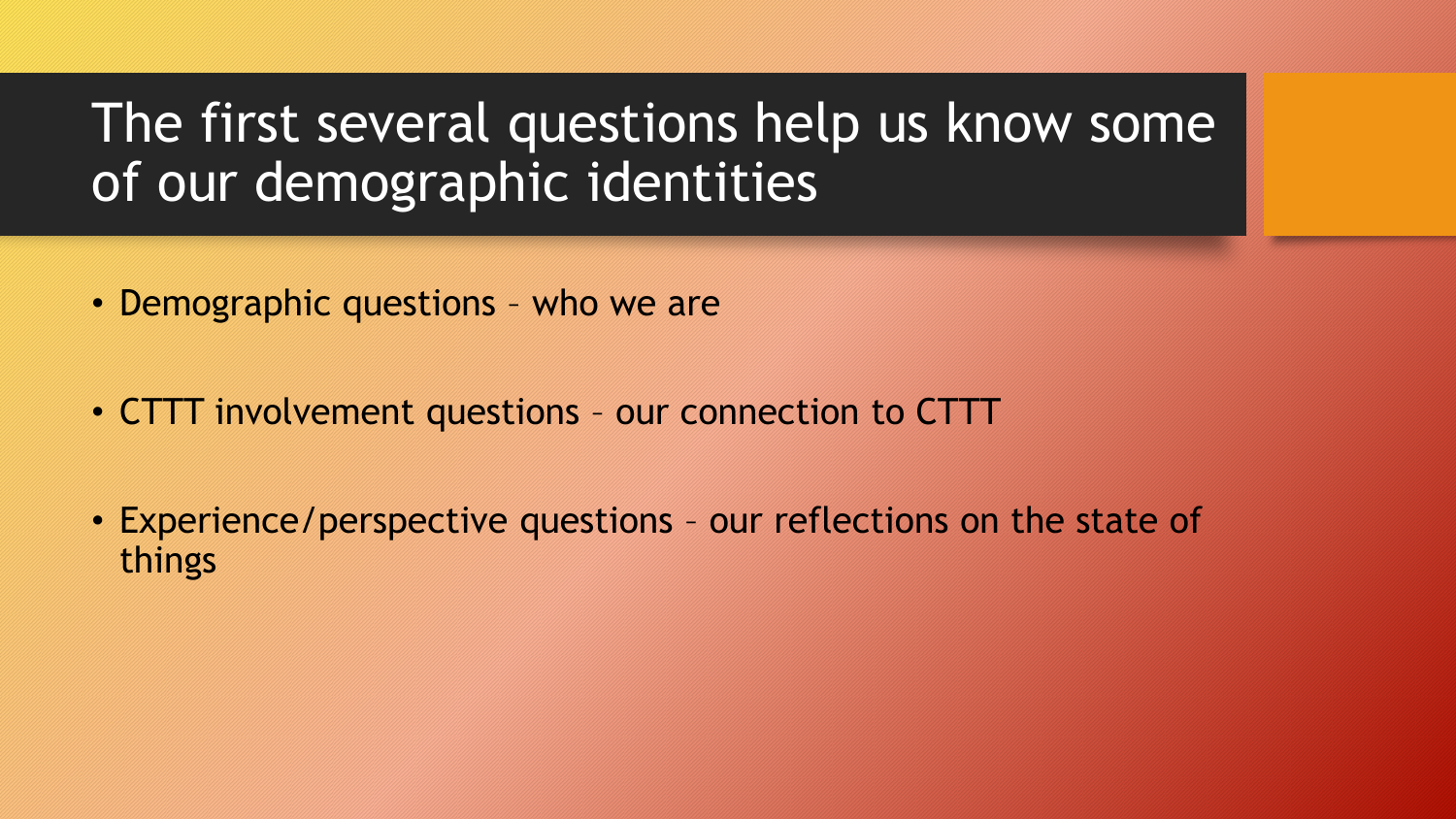## How many times have you traveled around the sun?

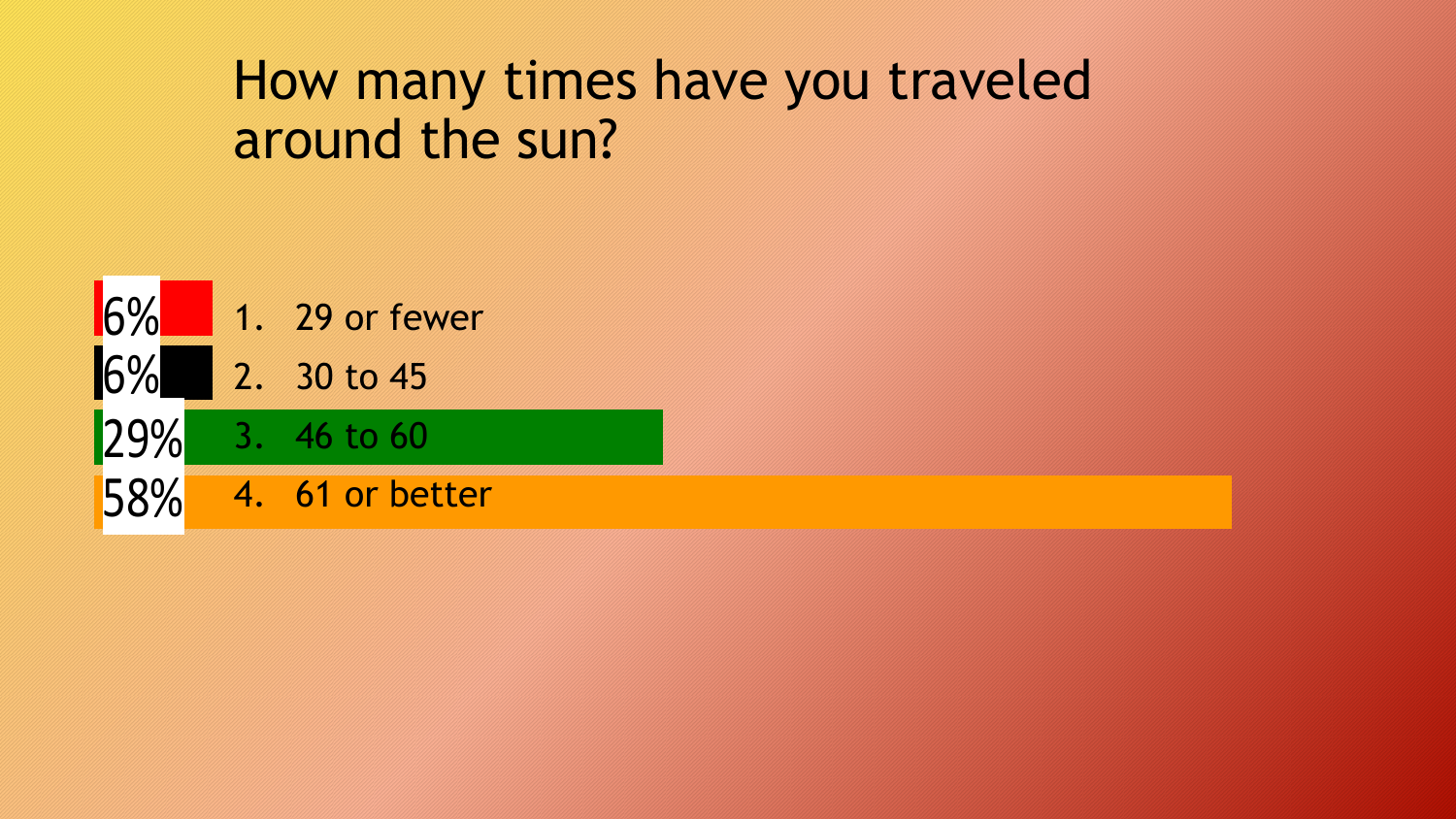# Which of these best describes your gender?

- 74% 1. Female
- 24% 2. Male
- 1% 3. Gender non-conforming
- 1% 4. Not listed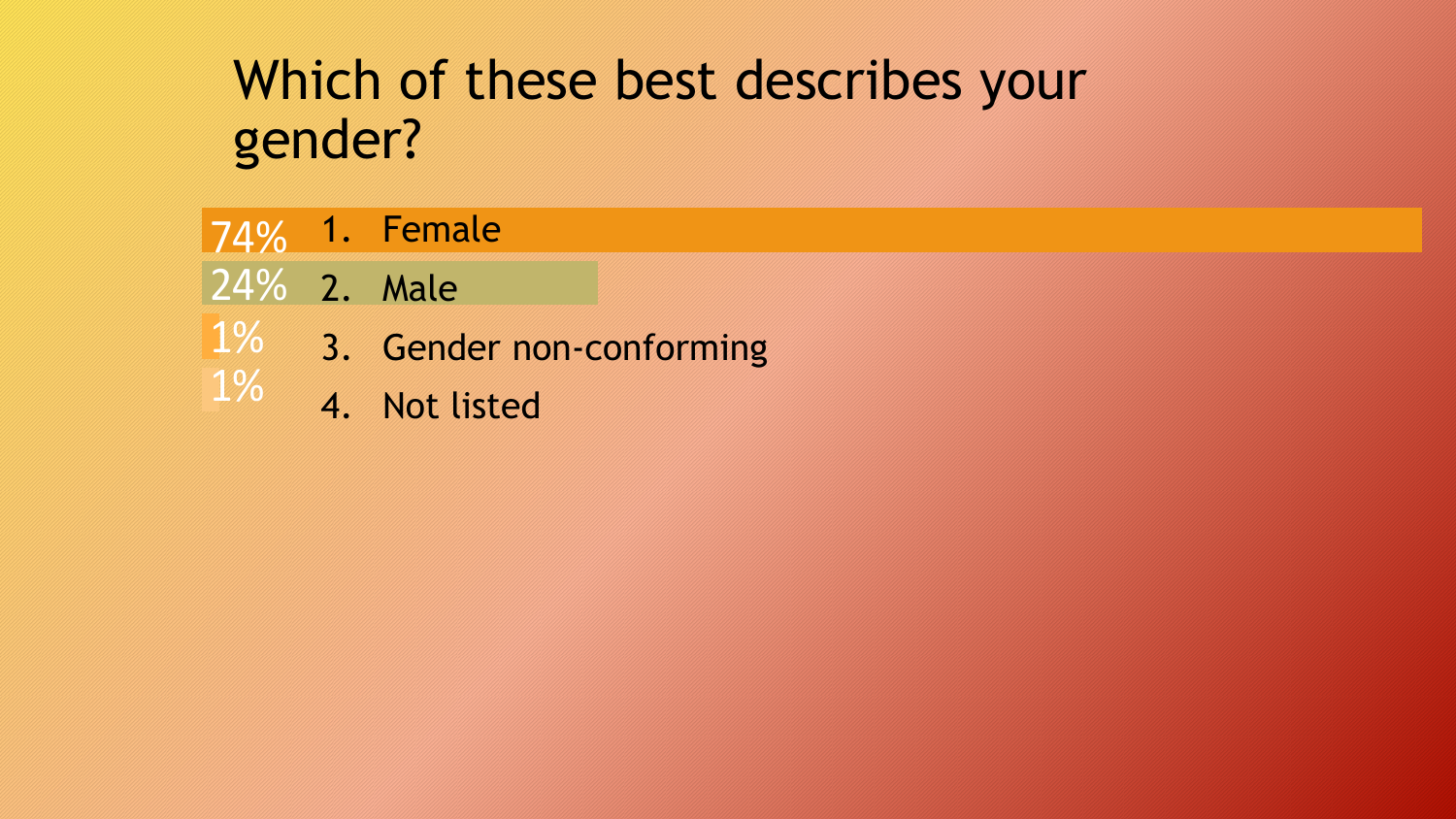Recognizing that all of this is a social construct, which of these comes closest to describing your "of color" status?

- 30% 1. Person of color
- 70% 2. White person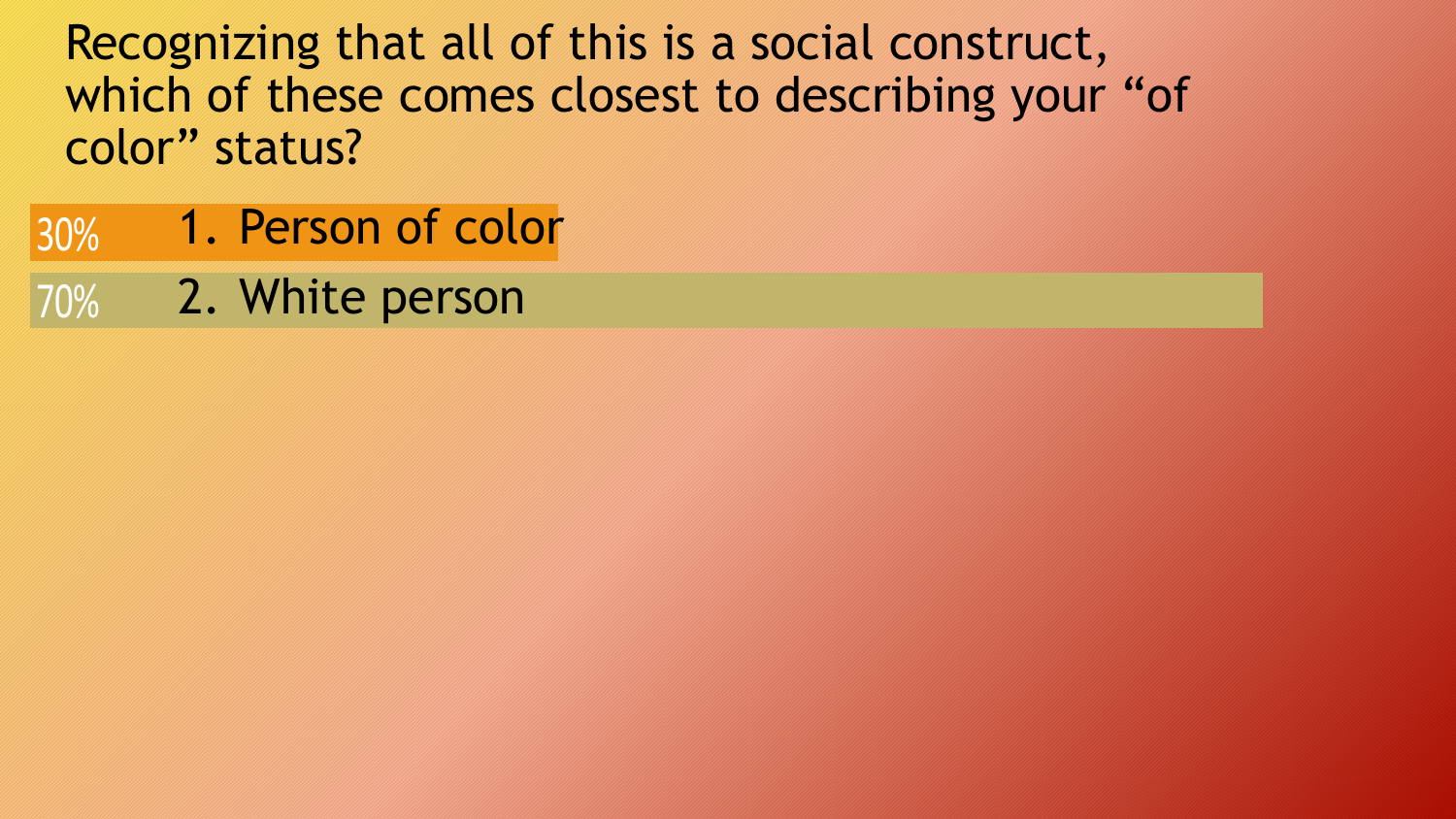## Which of these best describes your orientation?

82% 18% 1. LGBTQ+ 2. Non-LGBTQ+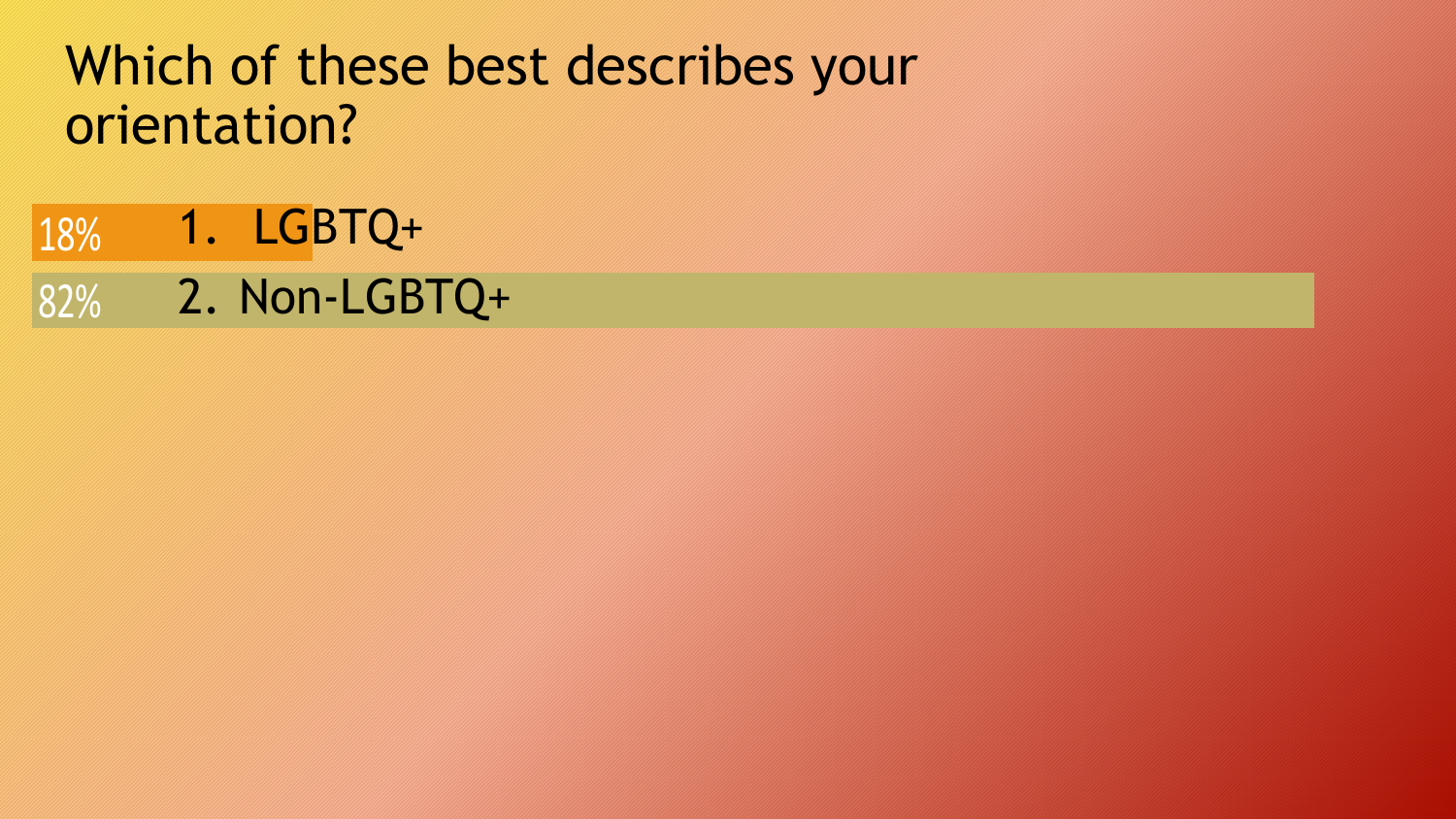# Where do you call home?

- 29% 1. Northeast
- 33% 2. Mid-Atlantic
- 3% 3. Midwest
- 20% 4. Southeast
- 14% 5. West
- 0% 6. Non-contiguous US
- 1% 7. Outside US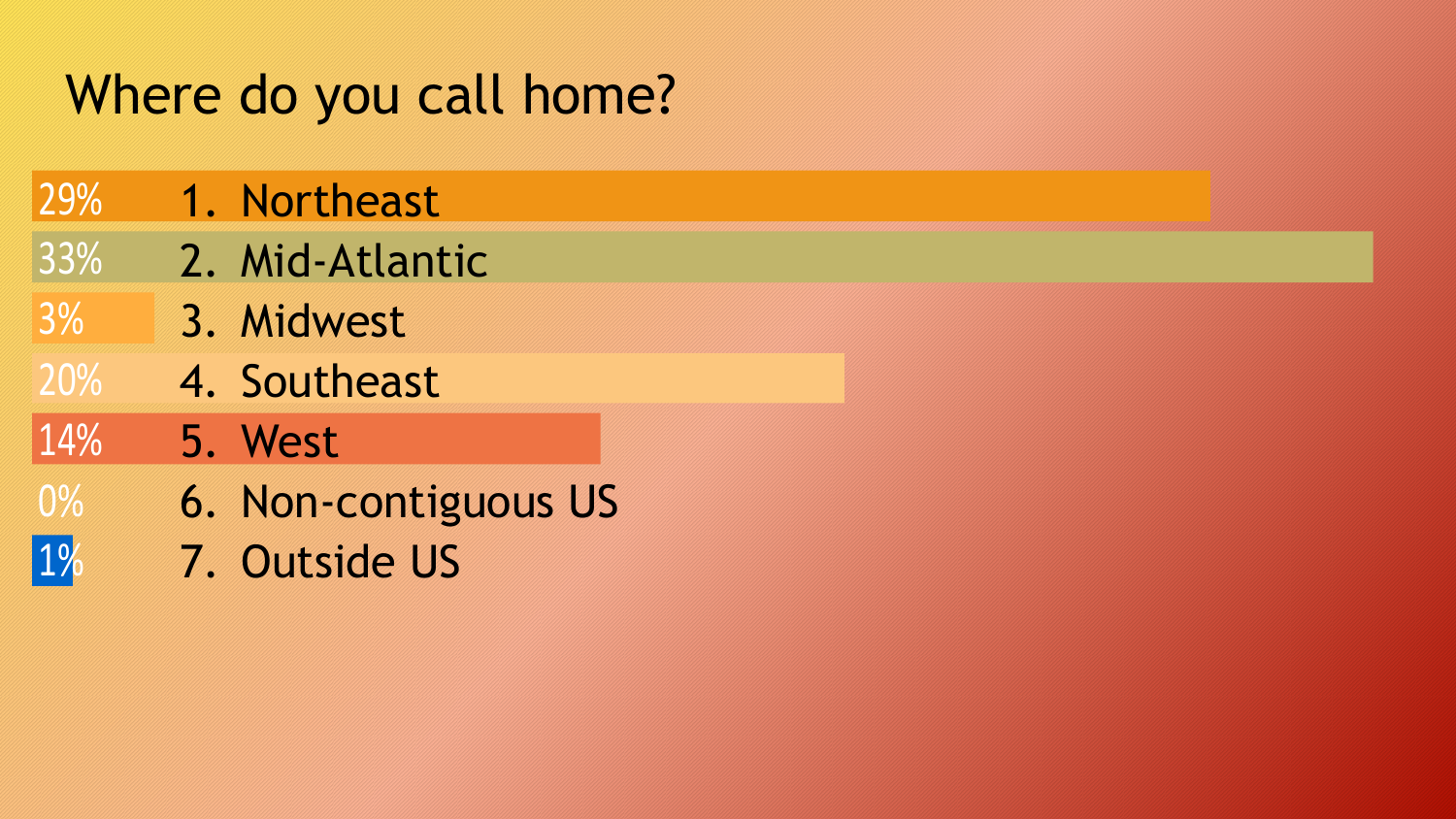# Which of these best describes your work situation?

#### 32% 1. In the workforce

- 27% 2. Kinda in the workforce, kinda retired
- 30% 3. Retired
- 1% 4. Student
- 11% 5. Some other category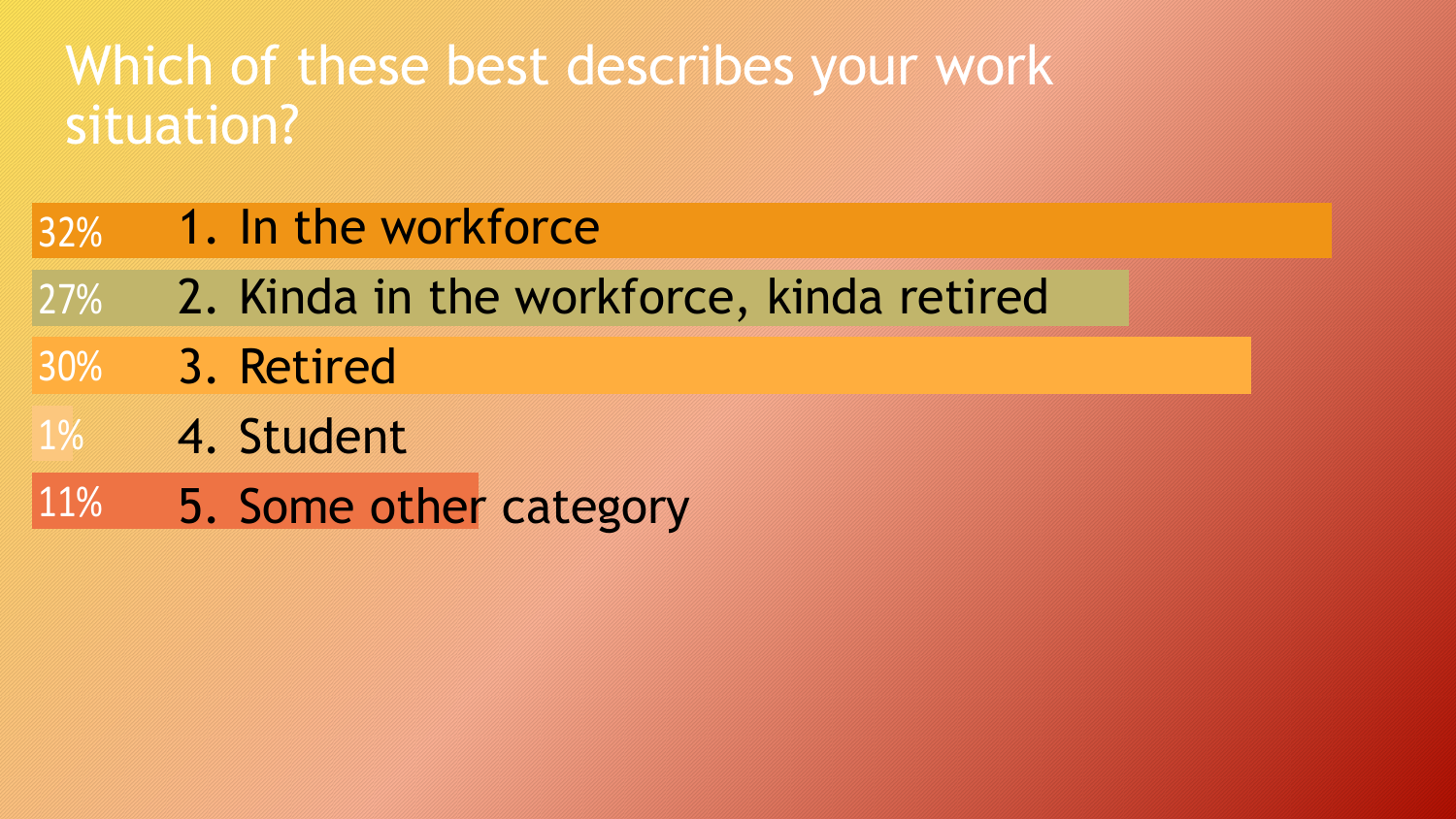# Which of these best describes your political ideology most of the time?

- 1. Hard left
- 2. Left
- 3. Left leaning
- 4. Right leaning
- 5. Right
- 6. Hard right
- 7. Left on some issues, right on some issues.

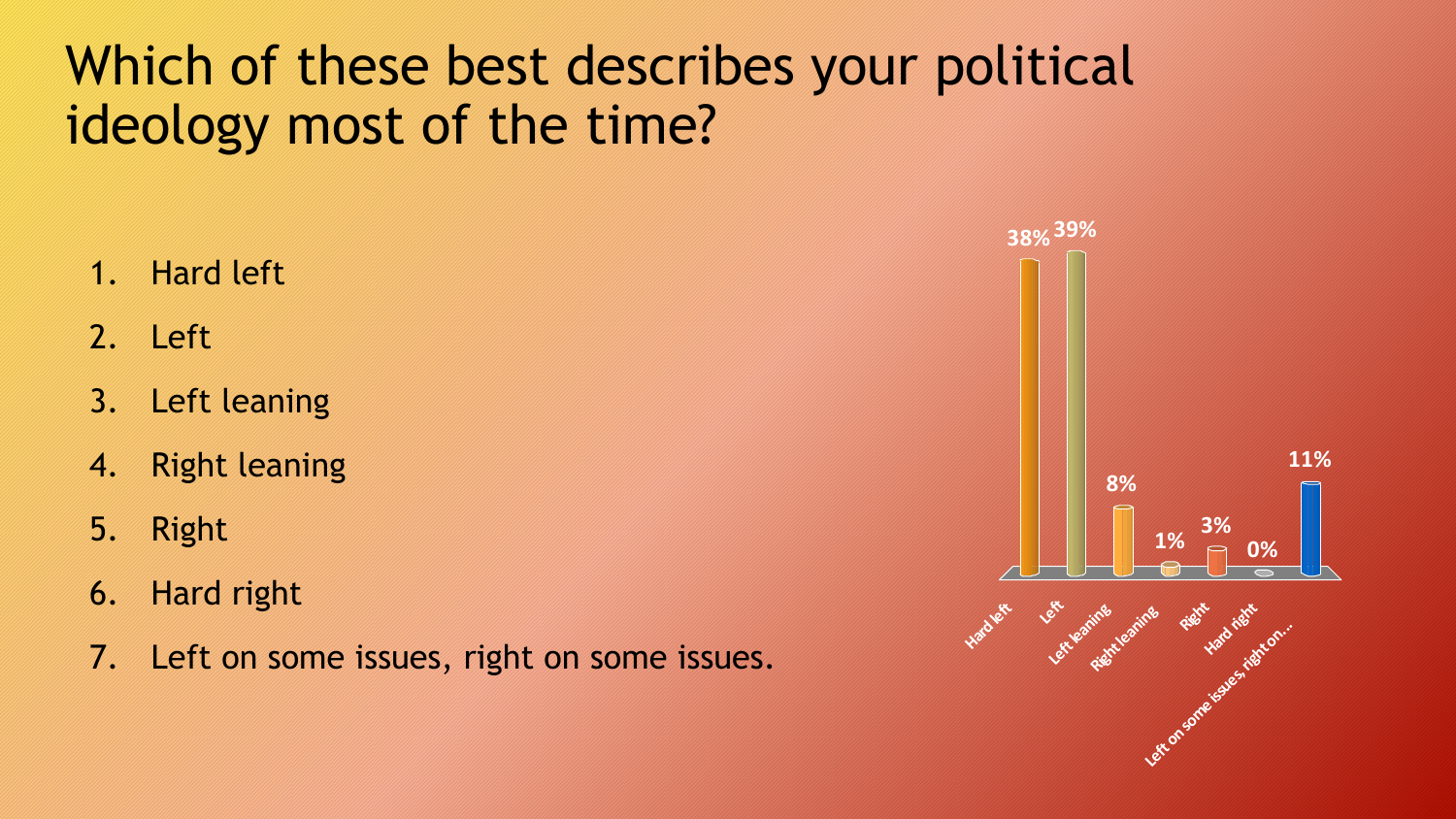What portion of white people are willing to tell an anonymous surveyor that they think black people are less evolved than white people?

| 1%  | 08 |  |  |  |  |
|-----|----|--|--|--|--|
| 12% | 18 |  |  |  |  |
| 18% | 28 |  |  |  |  |
| 18% | 38 |  |  |  |  |
| 19% | 48 |  |  |  |  |
| 16% | 58 |  |  |  |  |
| 13% | 68 |  |  |  |  |
| 4%  | 78 |  |  |  |  |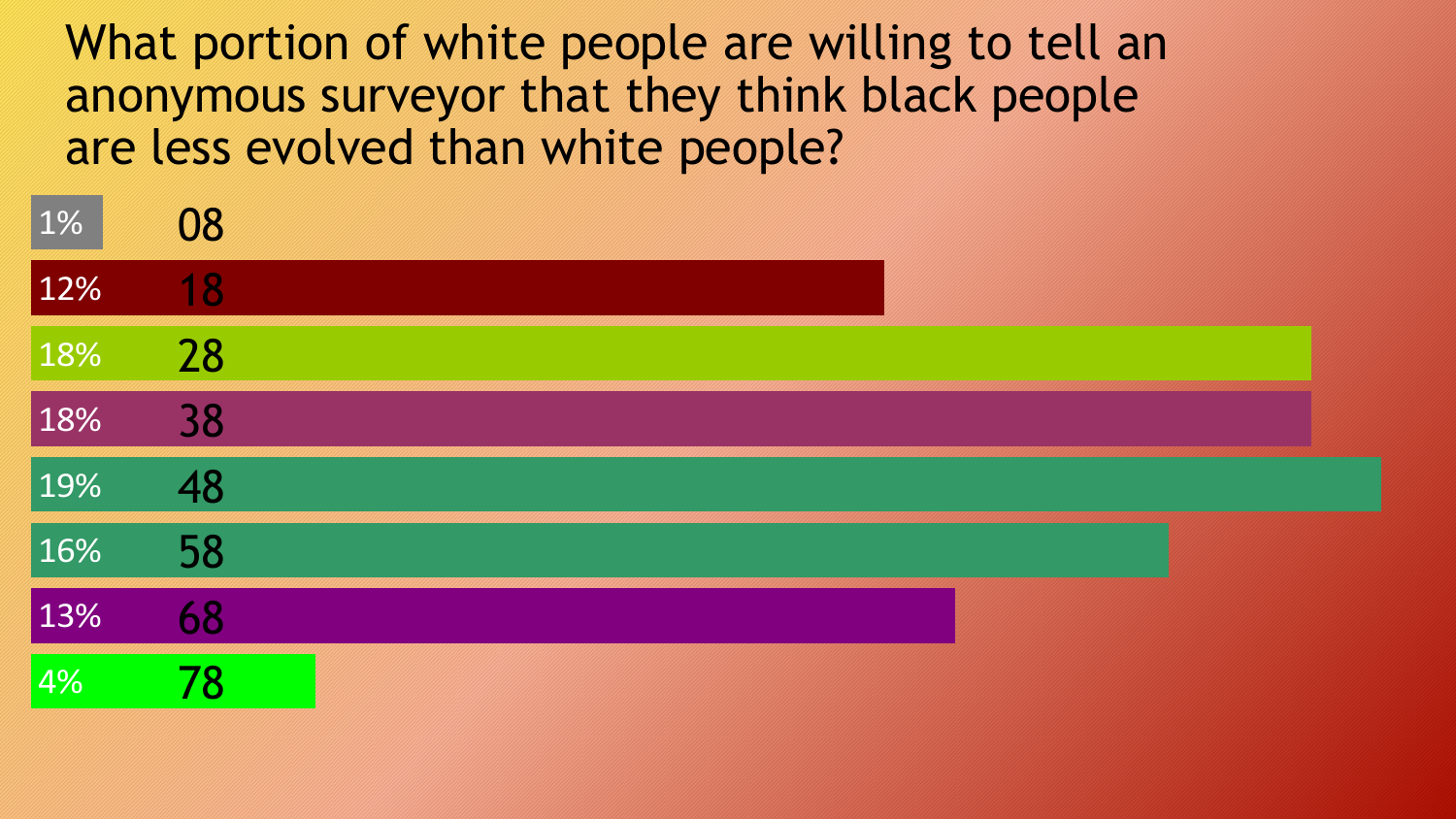#### The remaining questions

- Some focused on CTTT
- Some focused on your sense of the racial state of things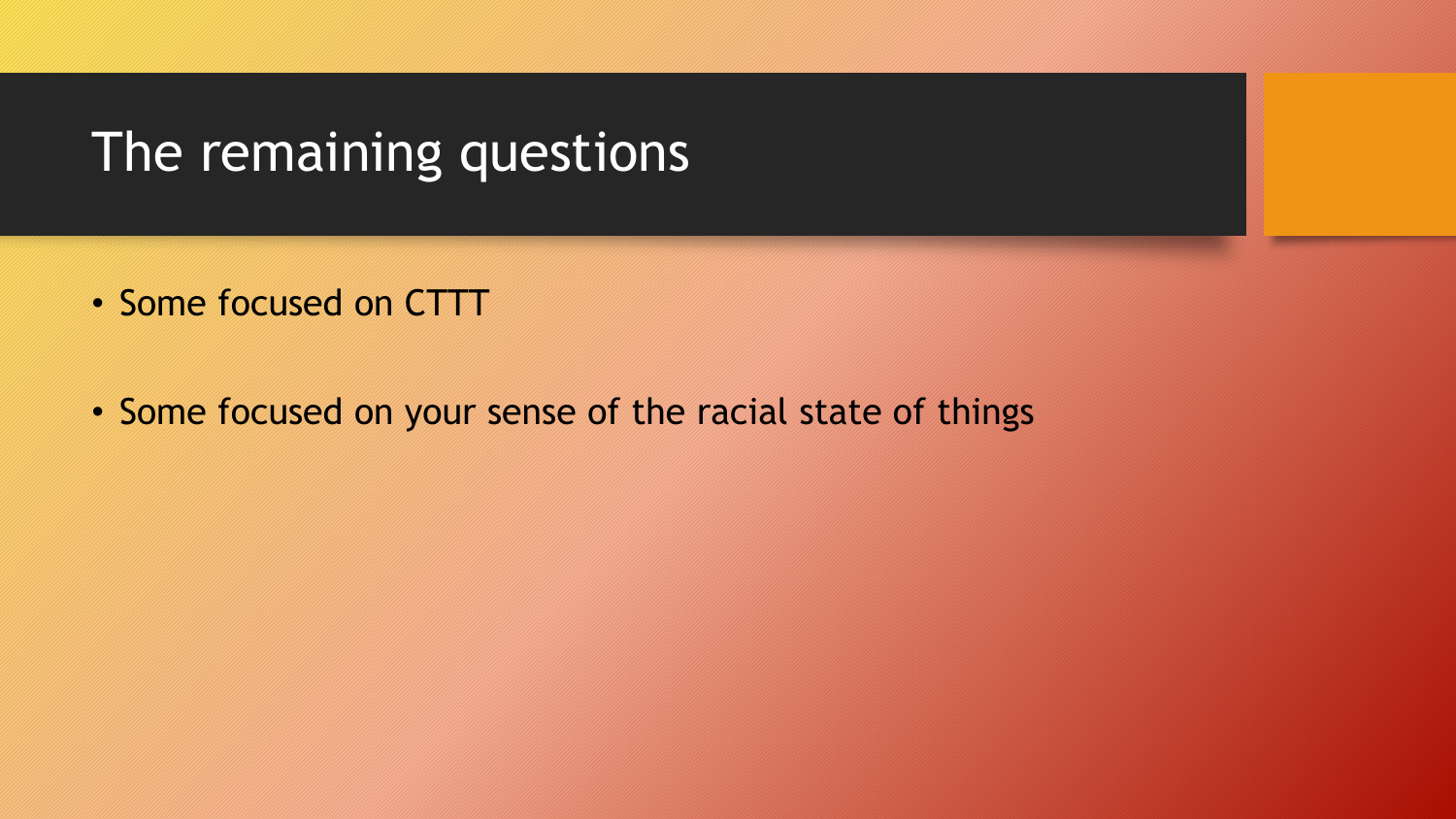# How many CTTT National Gatherings have you been to?

- 23% 61% 1. This is my first one 2. This is my 2<sup>nd</sup>
- 
- 9% 3. This is my 3rd
- 6% 4. This is my 4th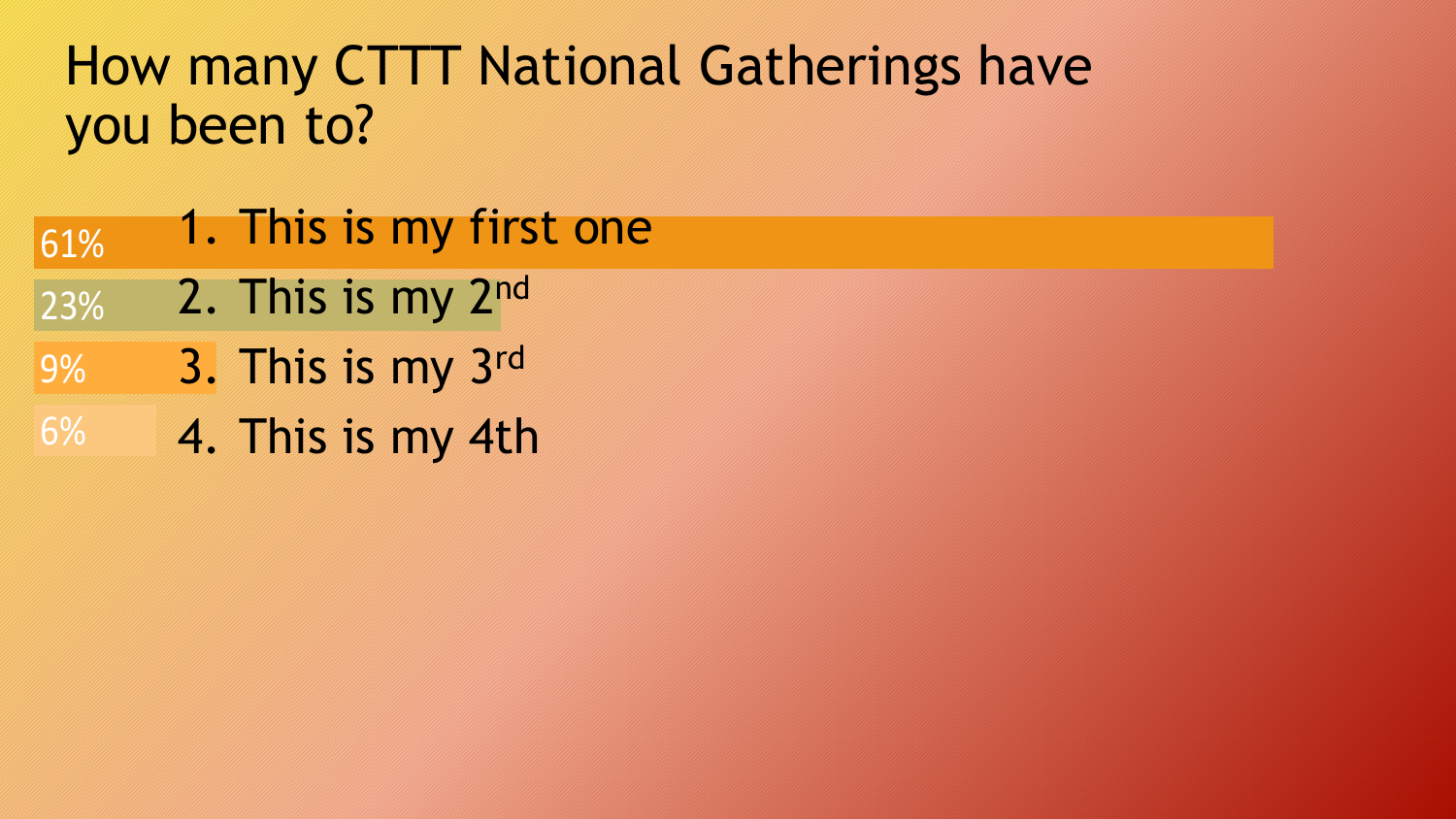# How long have you been involved with CTTT?

- 23% 1. First experience
- 42% 2. 1-2 years
- 25% 3. 3-5 years
- 6% 4. 5-10 years
- 3% 5. 10+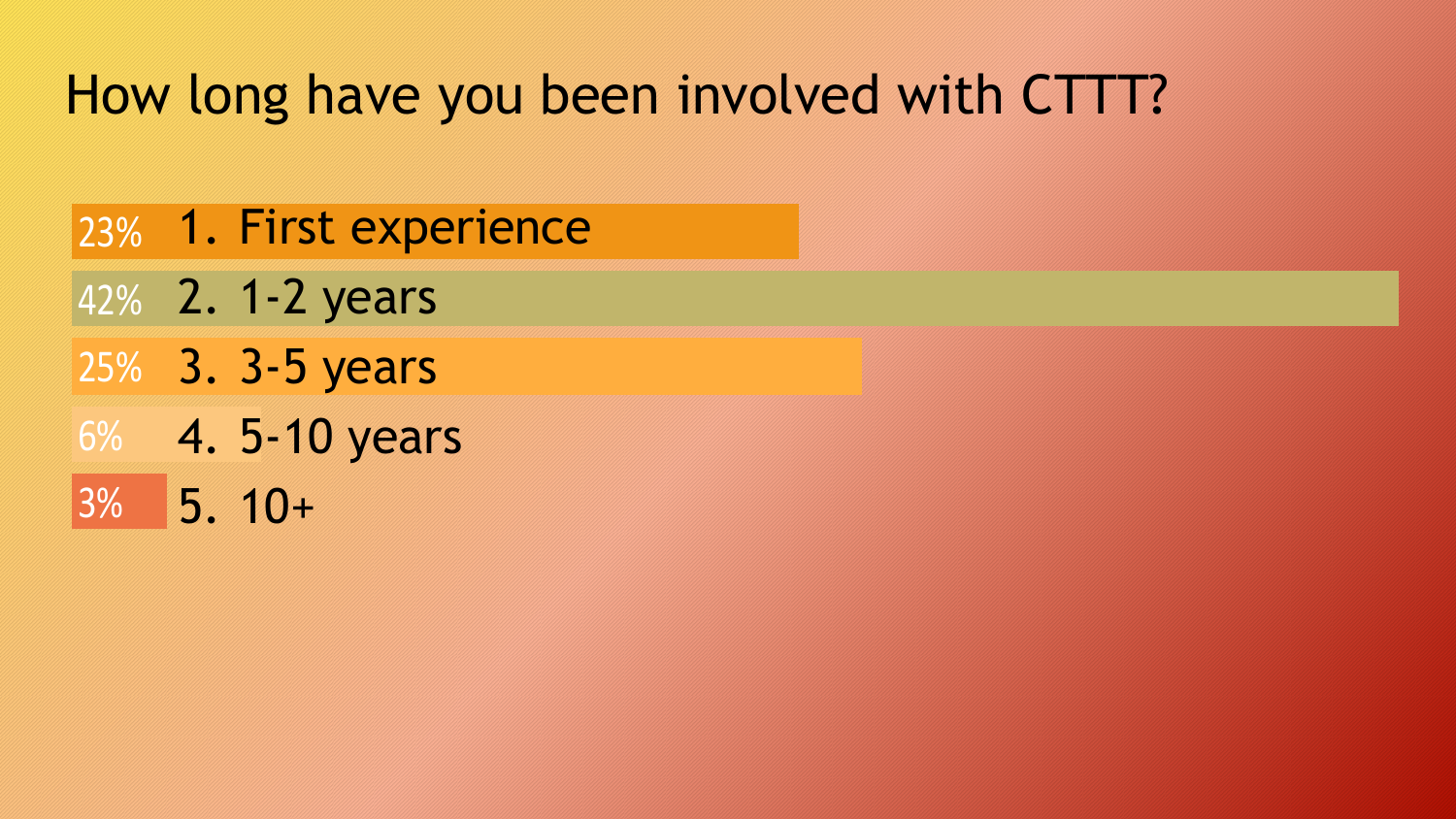# Are you a member of a local CTTT affiliate group?

# 23% 4. Not yet, but I would be if there was one 17% 3. No 6% 2. Yes, often not actively involved 39% 1. Yes, usually actively involved

15% 5. No, and I would be interested in starting one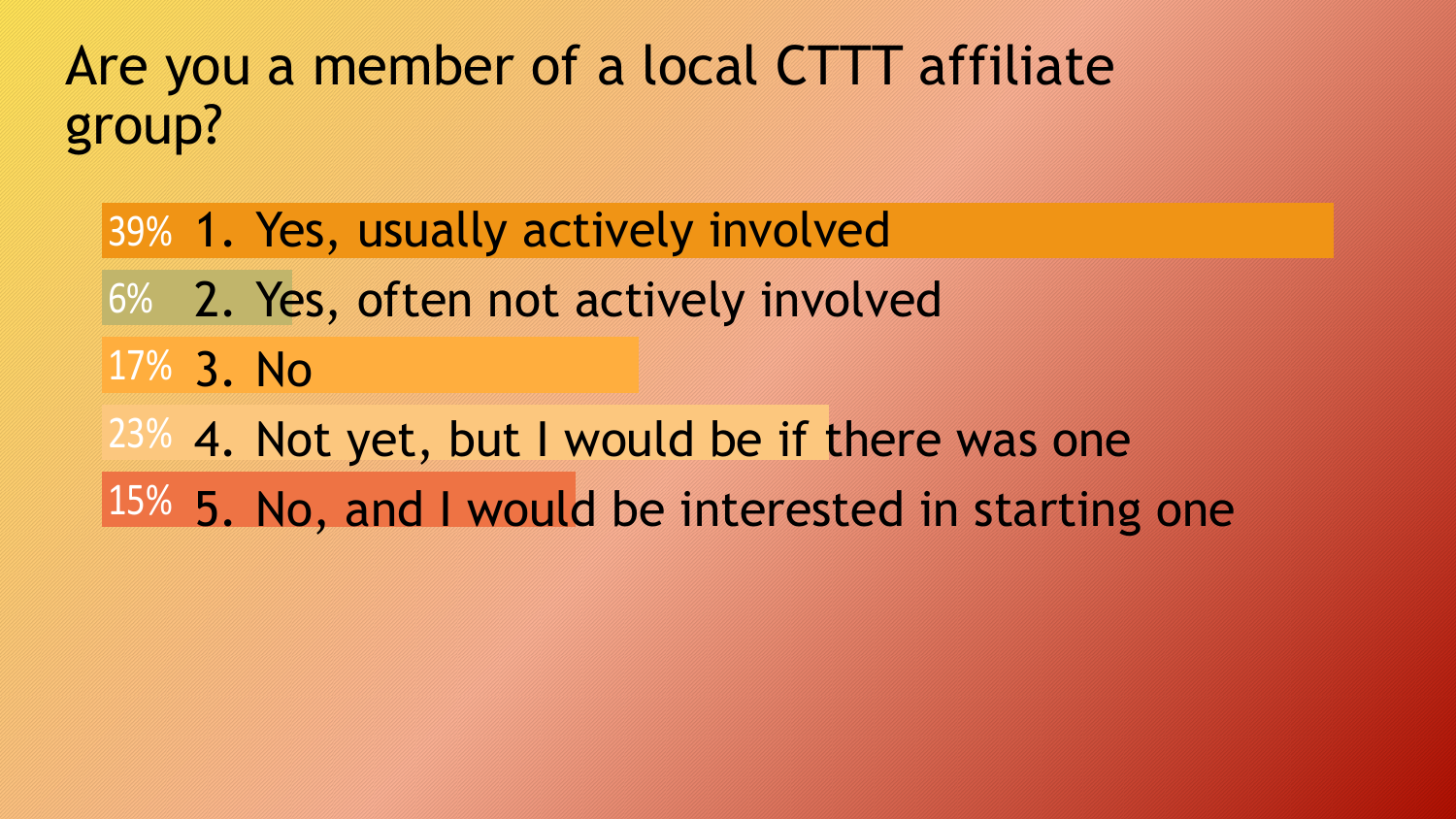# What is your level of interest in a CTTT working group?

#### 33% 1. Already involved

- 2% 2. On the list for one, but don't do that much
- 27% 3. Interested in being a part of one
- 38% 4. What is a CTTT working group?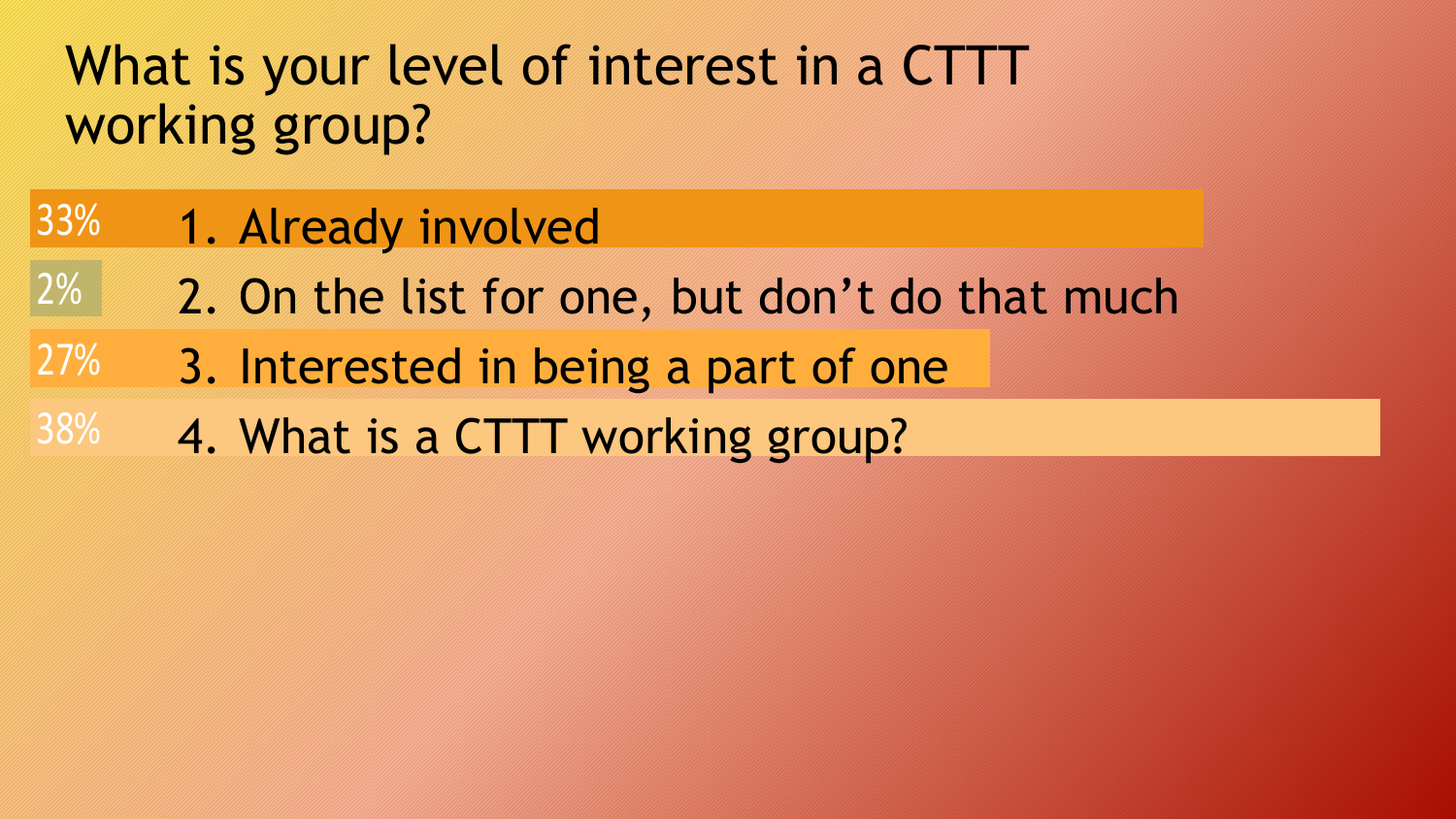What portion of white people think that racism against whites is as big of a problem as against POCs?

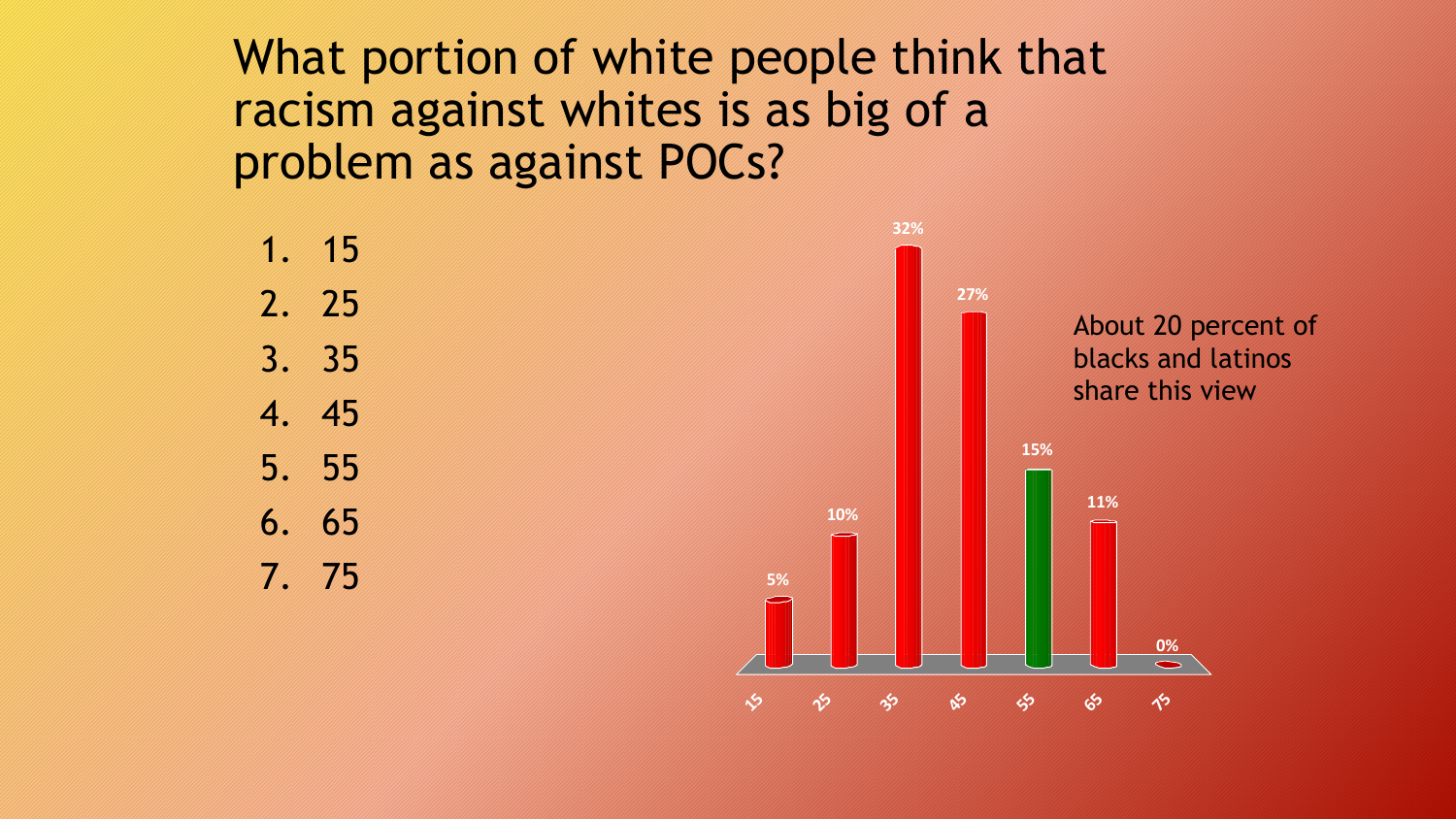## How many of those six closest friends are in a different racial group than you?

| 34%            |  |
|----------------|--|
| 25%            |  |
| 21%            |  |
| 16%            |  |
|                |  |
| 0%<br>2%<br>2% |  |
|                |  |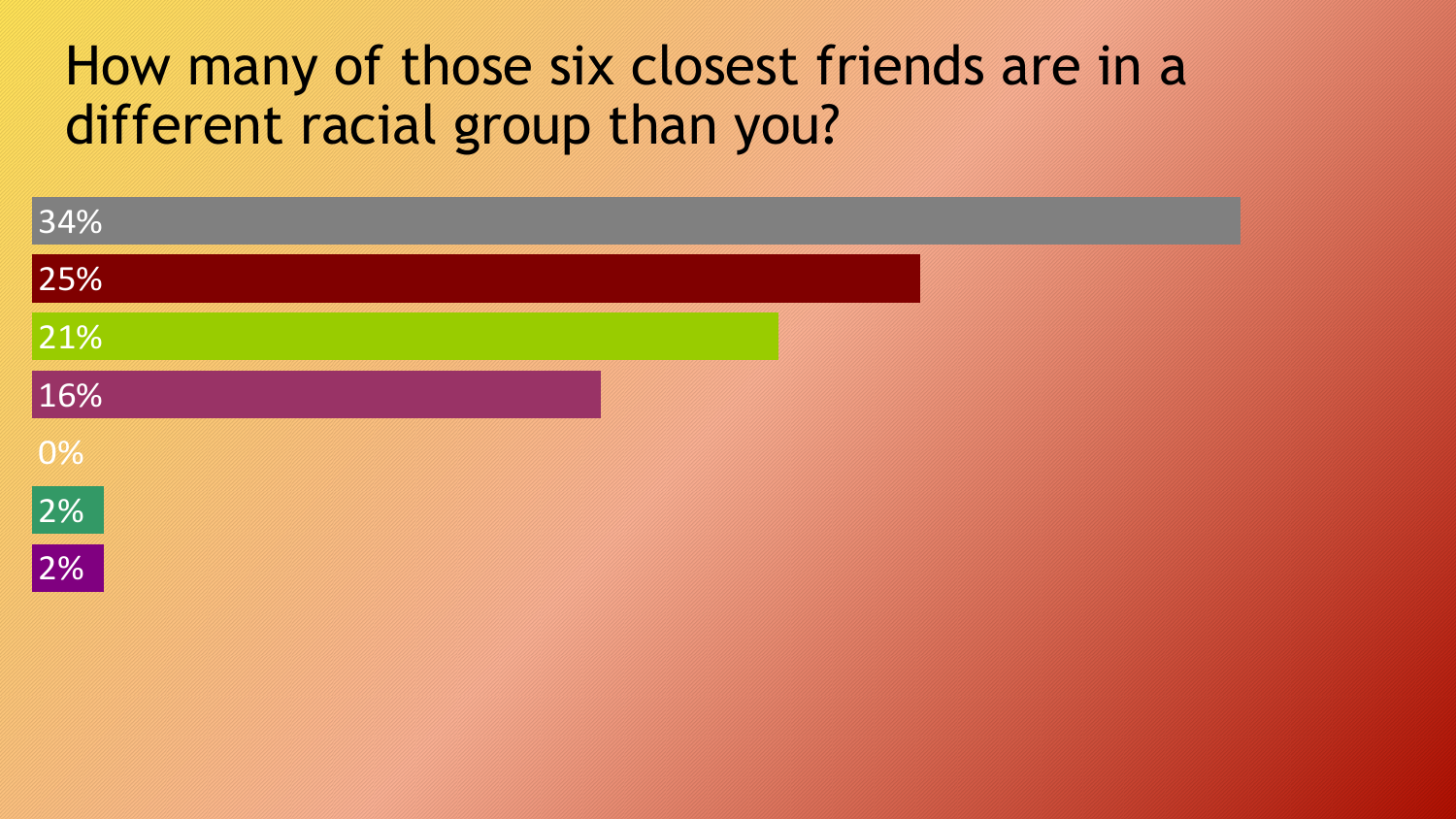#### **How many of those six closest friends are in a different racial group than you?**

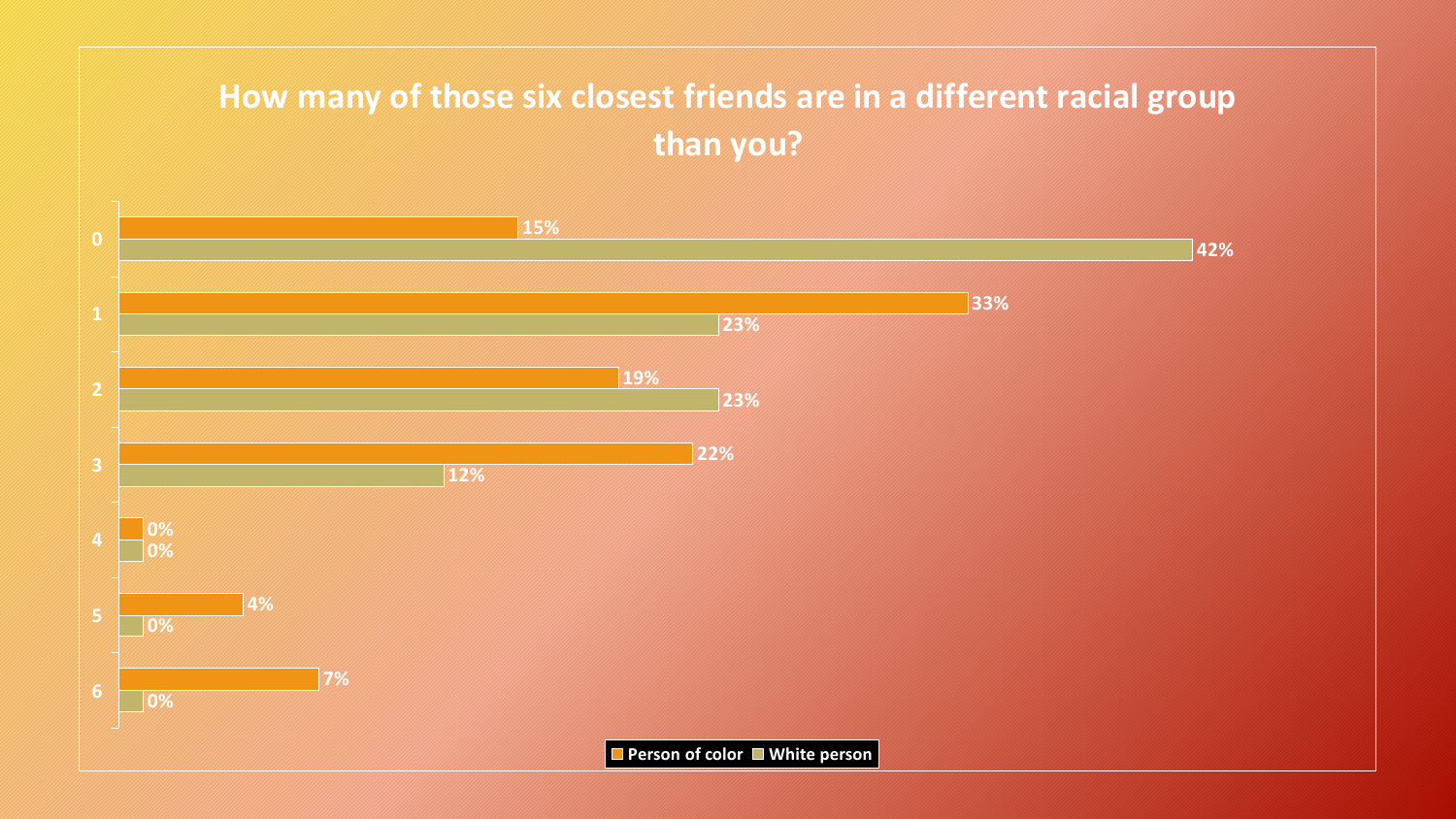How many of those six closest friends don't think that racism against POCs is a special problem requiring special attention?

| 51%                   |  |  |  |  |
|-----------------------|--|--|--|--|
| 25%                   |  |  |  |  |
|                       |  |  |  |  |
|                       |  |  |  |  |
|                       |  |  |  |  |
| 8%<br>10%<br>2%<br>0% |  |  |  |  |
| 4%                    |  |  |  |  |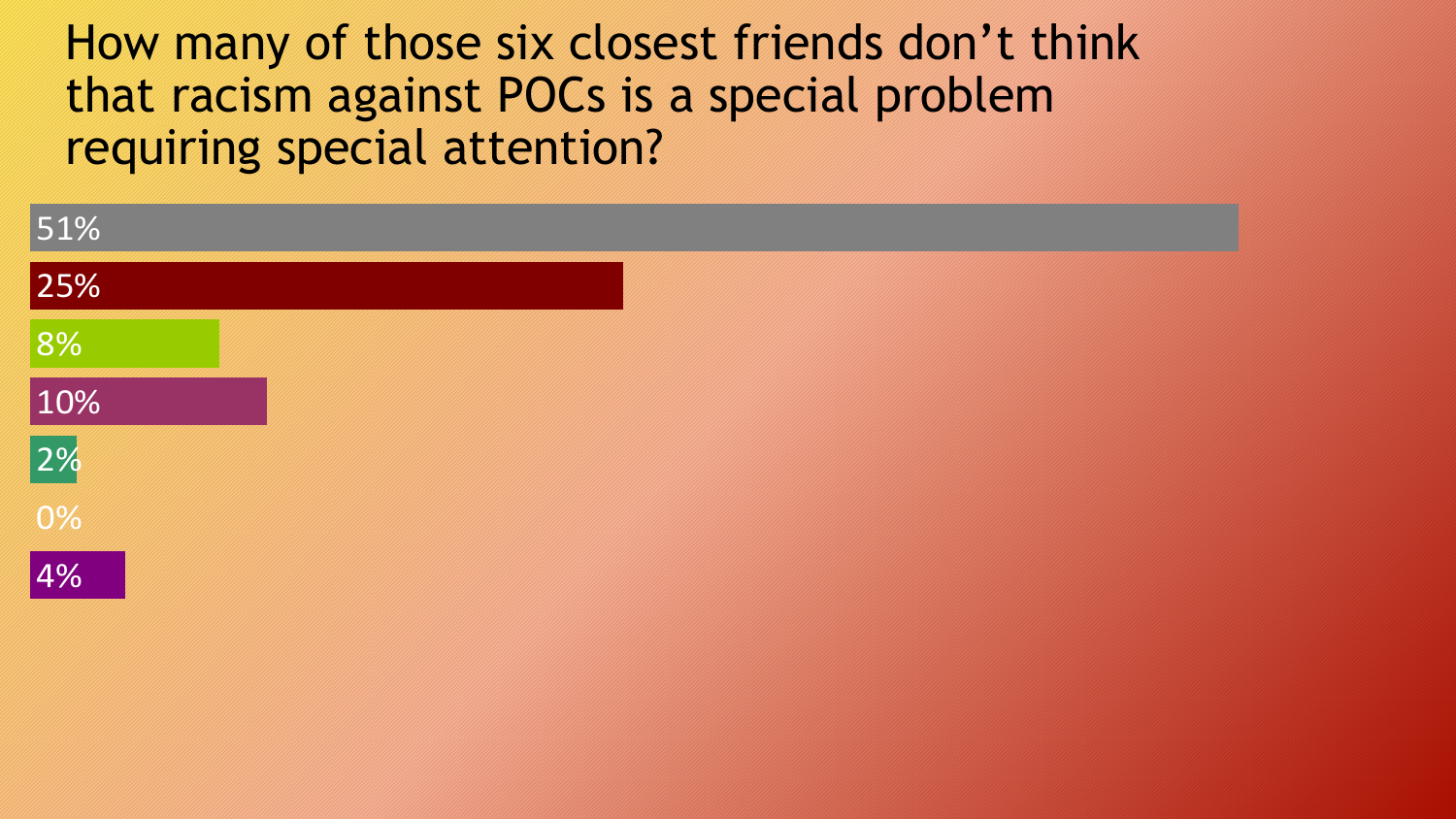#### **How many of those six closest friends don't think that racism against POCs is a special problem requiring special attention?**

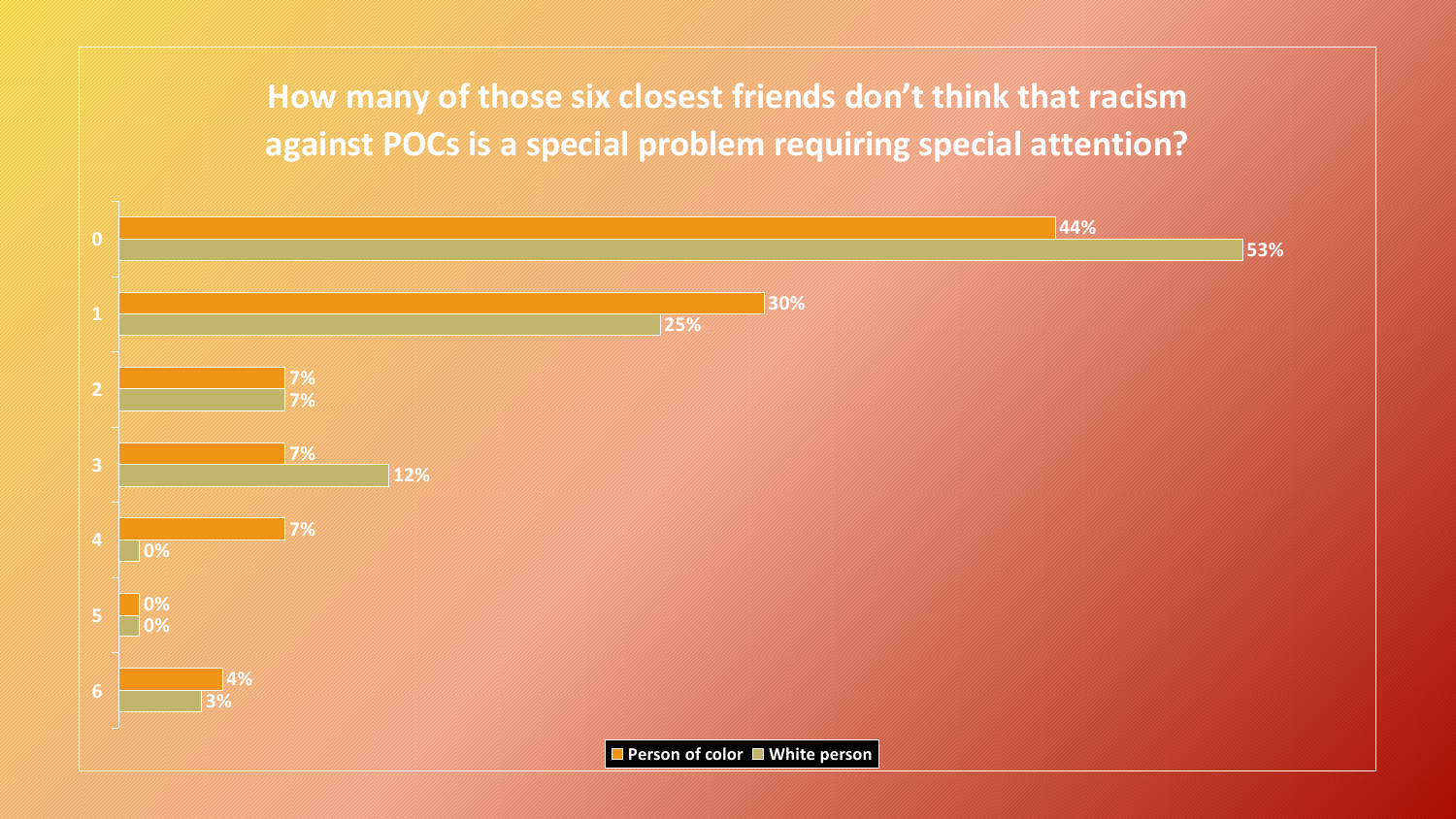#### Which of these comes closest to your perspective about the in involvement of politically conservative people in your CTTT project?

- 1. Great in theory, but it's hard enough getting liberal white people and POCs to talk. Low priority
- 2. We have neither succeeded nor really tried to involve them.
- 3. Disappointed that we have unsuccessfully tried to include substantial numbers of them.
- 4. We have some success with including conservatives, and I am glad we tried
- 5. We have included them, and their presence opens some new conversations but may distract from others.
- 6. I have not thought much about this issue.



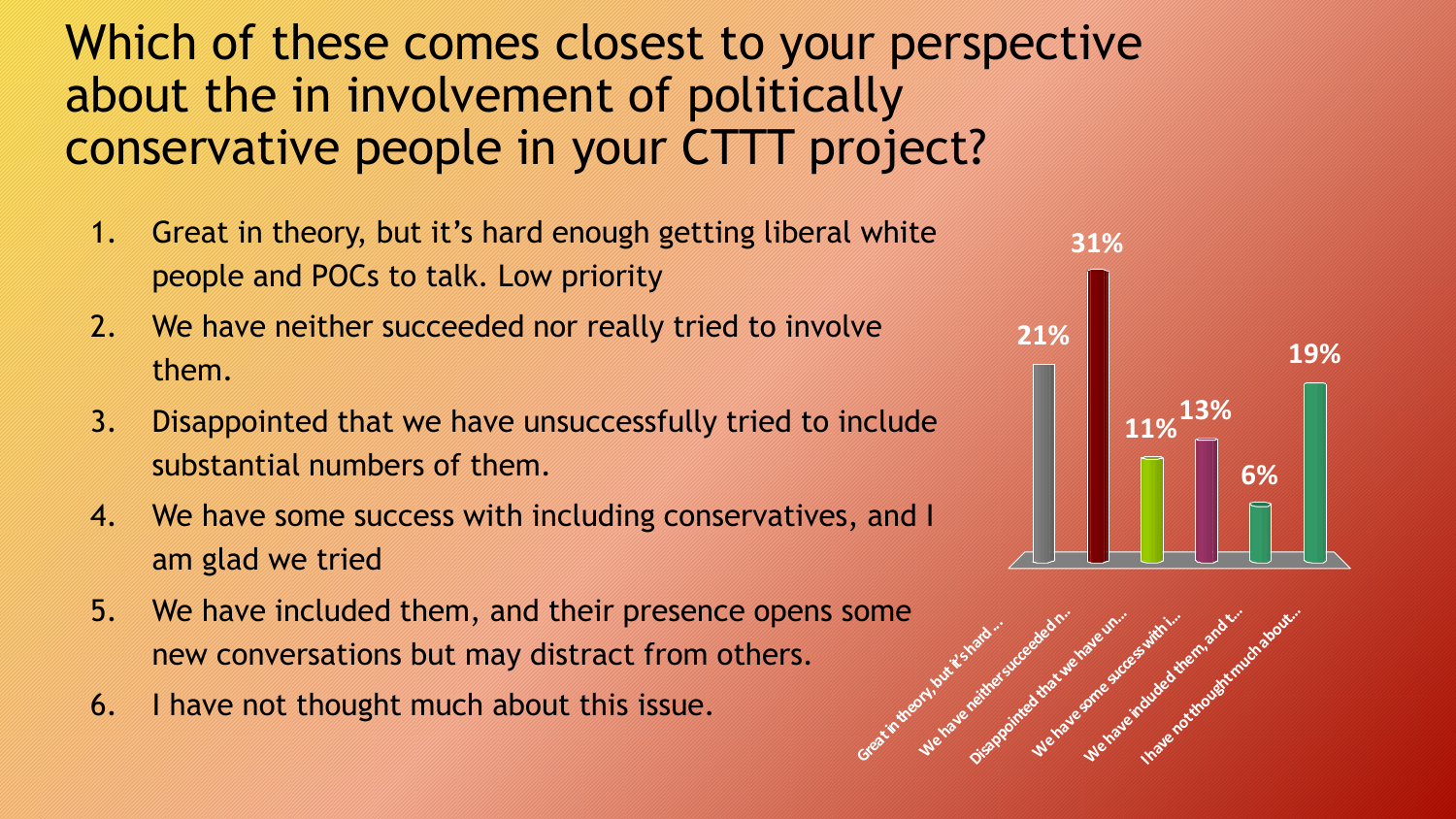How has the current messages about race from the White House affect the efforts by CTTT and other racial dialogue programs to foster engagement?

| 45% | 1. Made it noticeably easier to foster engagement |
|-----|---------------------------------------------------|
| 30% | 2. Made it a little easier to foster engagement   |
| 1%  | 3. Had no effect on fostering engagement          |
| 8%  | 4. Made it a little harder to foster engagement   |
| 16% | 5. Made it noticeably harder to foster engagement |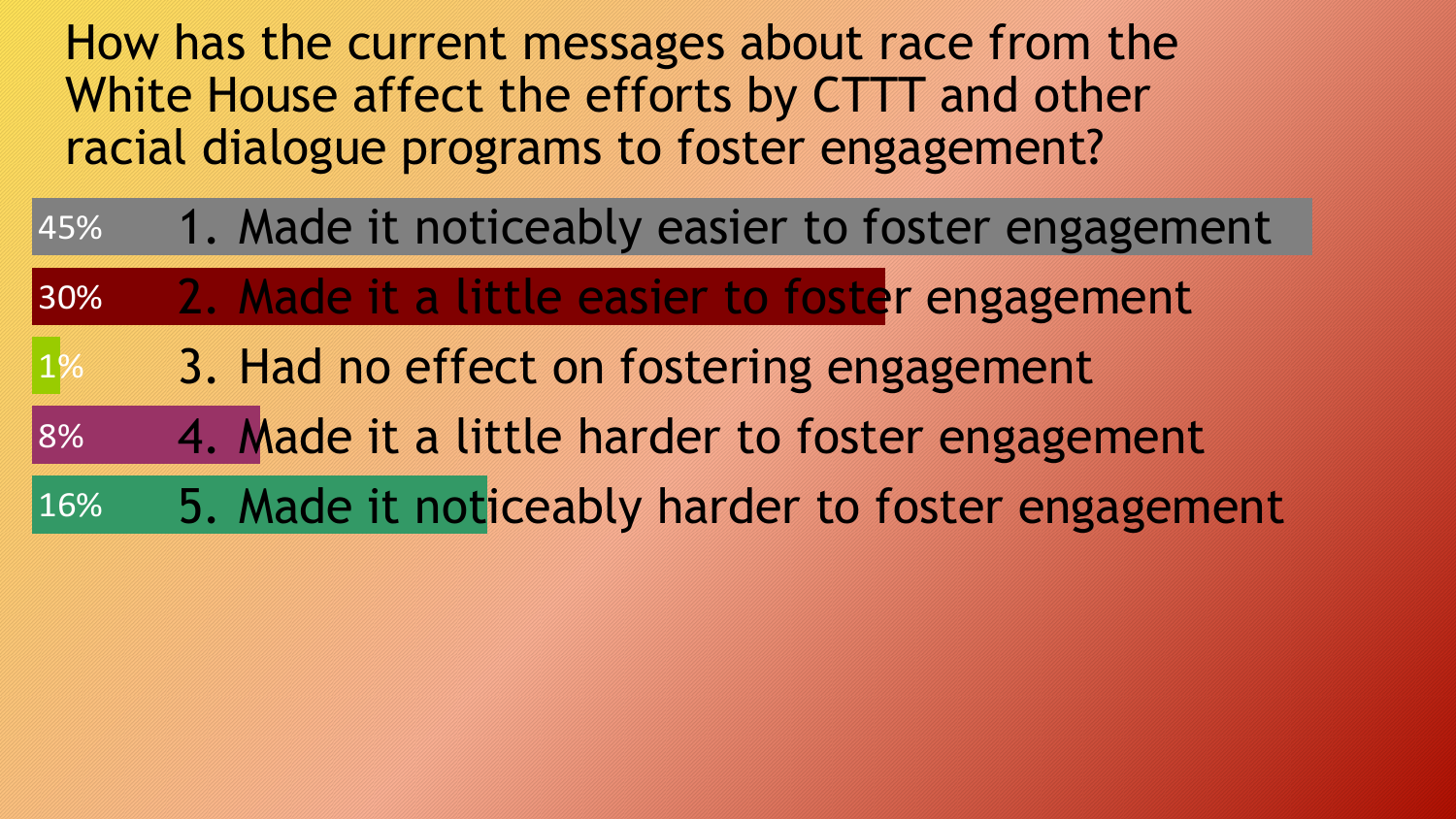#### If you were asked to give the elevator pitch for the mission and values of CTTT, how would you do?

- 0% 1. Great if dumbfounded silence is good
- 16% 2. It would be a struggle
- 69% 3. I would do OK
- 16% 4. I know it so well, I might say it backwards.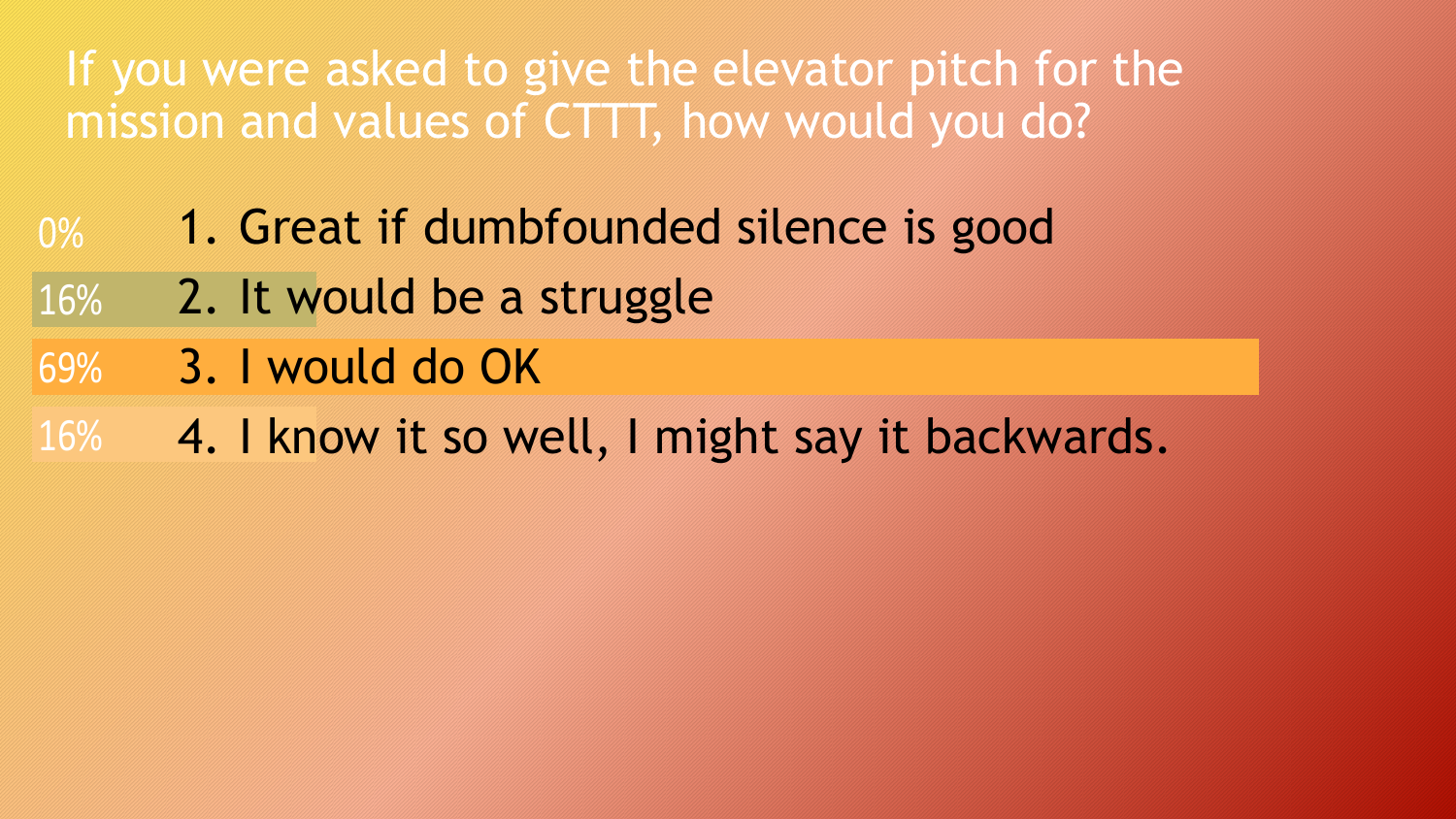How much improvement in the state of racial relations and racial equity do you expect will happen in the next 25 years?

#### 1% 1. Regression

- 6% 2. No change, but we must try
- 28% 3. A little improvement if we push
- 47% 4. Substantial improvement is possible
- 18% 5. I expect big improvements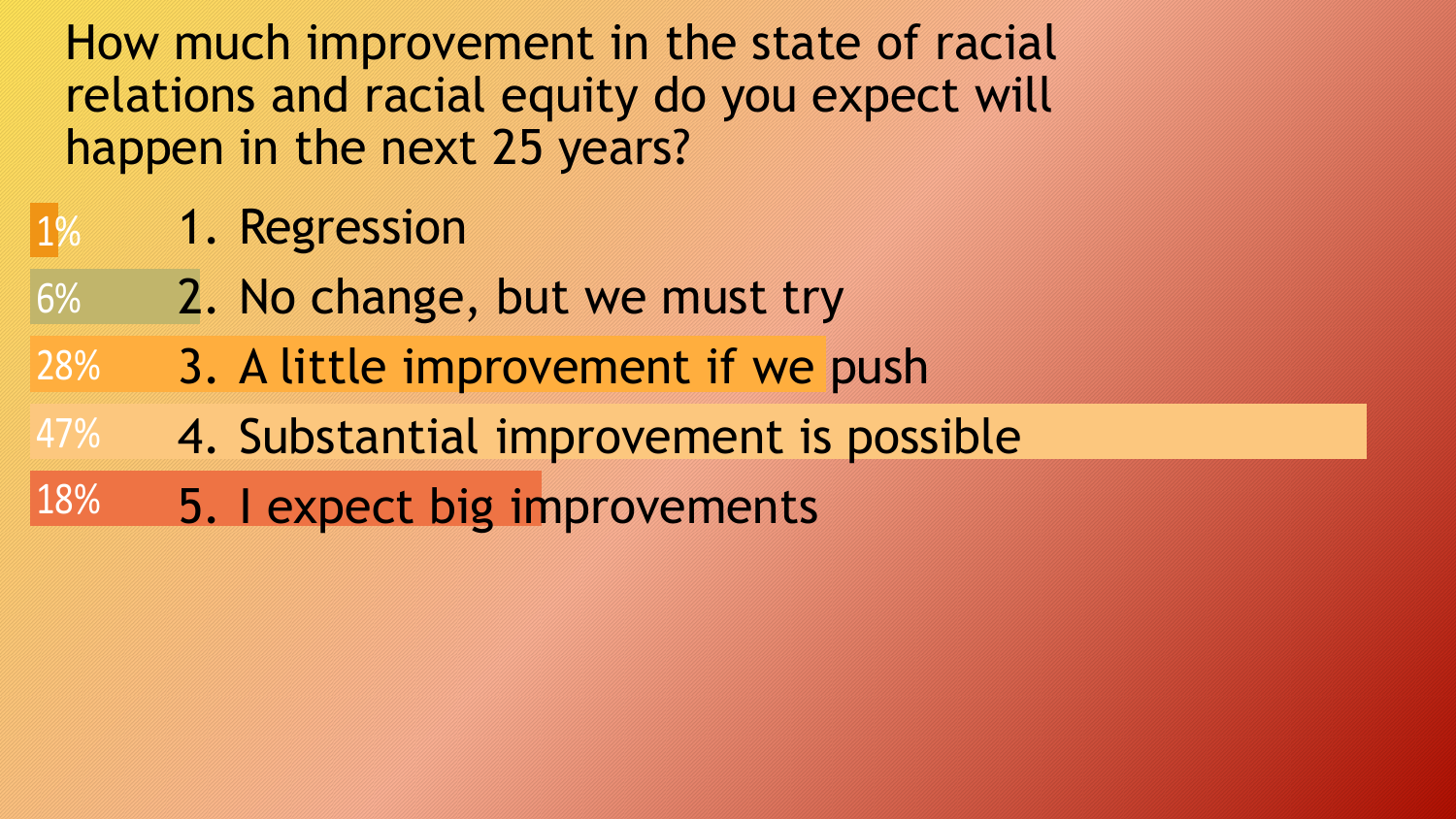